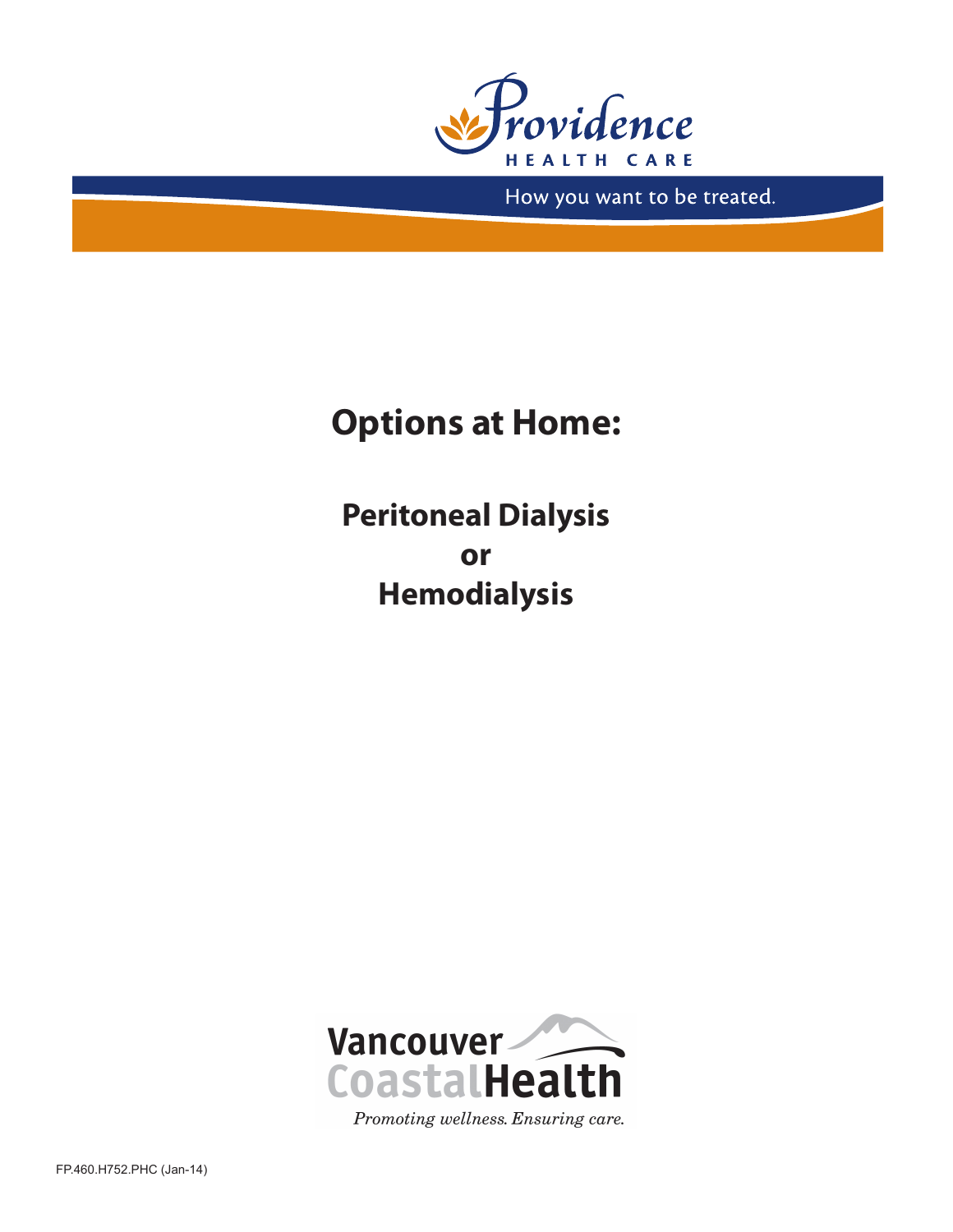### **Home Peritoneal Dialysis (PD)**

- Keeps the kidney function you still have.
- No limits on how much fluid you can drink.
- Can be done where you want and when the time is right for you.
- Fewer trips to the hospital.
- Easy to set up and put away (10) to15 minutes each).
- A nurse will teach you how to do PD until you are comfortable.
- Help is available 24 hours a day by phone.
- Regular clinic visits and access to your Nephrology team stays the same.
- If you travel, planning ahead to deliver your supplies will make your trip easier.
- Supplies are delivered to your home once a month by an outside supplier chosen by the clinic. You do not pay for anything.

#### *Things to Think About for Home PD:*

- Use clean technique to prevent infections.
- Storage space for boxes a whole closet or part of a room.
- Supplies weigh up to 9 kg or 20 lbs. You should be strong enough to lift the supplies.
- Some limits on foods.



- • Garbage and recycling at home will increase.
- Machines can be repaired within 24 hours if they break down.
- Showering is cleaner than swimming or taking a bath.

Making a decision about dialysis can be challenging to do alone. If you would like to talk to someone about it, please contact:

\_\_\_\_\_\_\_\_\_\_\_\_\_\_\_\_\_\_\_\_\_\_\_\_\_\_\_\_\_\_\_\_\_\_\_\_\_\_\_\_\_\_\_\_\_\_\_\_\_\_\_

Phone:\_\_\_\_\_\_\_\_\_\_\_\_\_\_\_\_\_\_\_\_\_\_\_\_\_\_\_\_\_\_\_\_\_\_\_\_\_\_\_\_\_\_\_\_\_

Email:  $\blacksquare$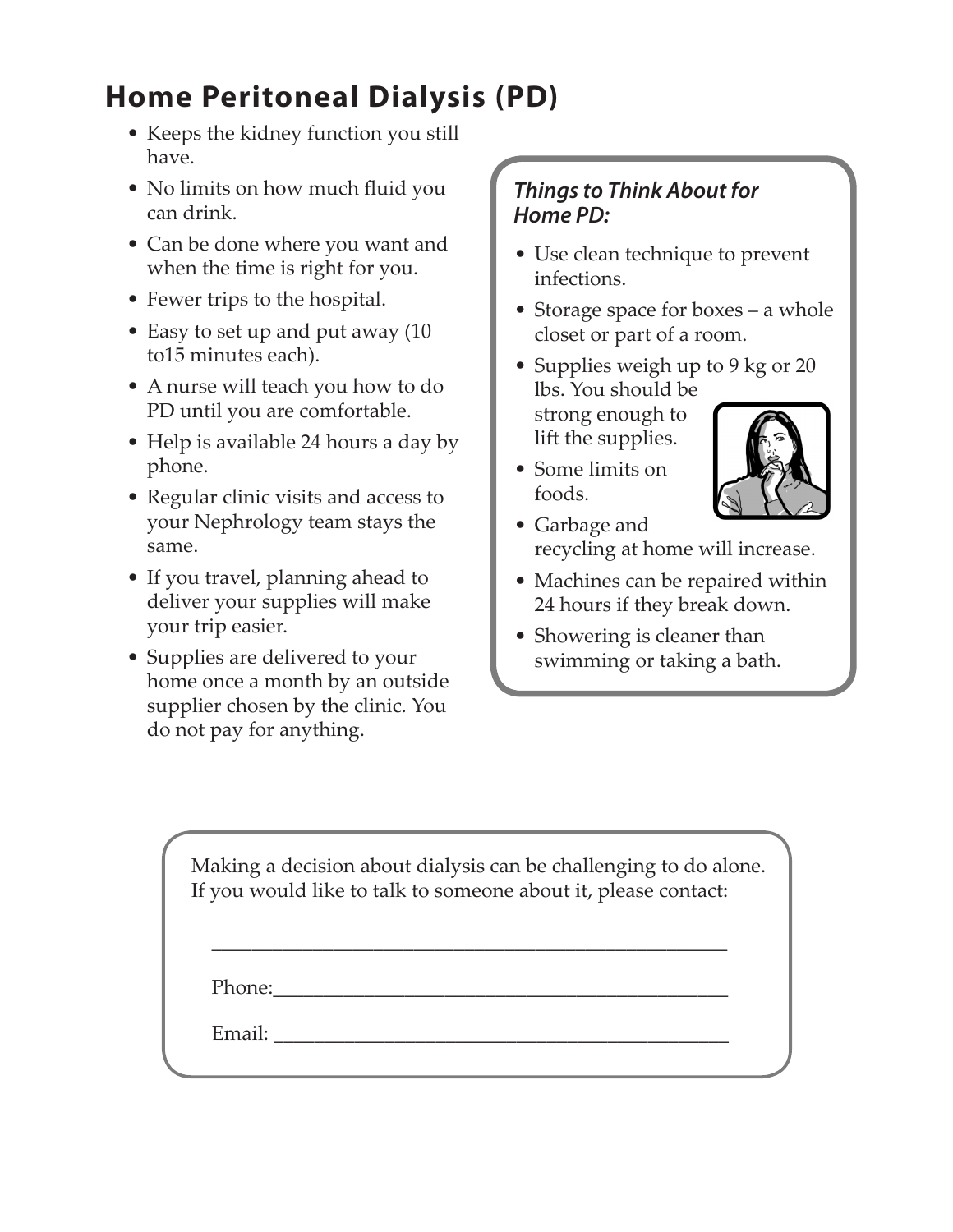## **Home Hemodialysis (HHD)**

- People say they feel better and use less medicine when they dialyze more.
- HHD can be done three to six times a week, either at night or during the day.
- Fewer trips to the hospital.
- HHD takes about one hour to set up and half an hour to put away.
- We teach you how to put the dialysis needles in yourself.
- If you have a fistula, you can still swim or take a bath.
- A nurse will teach you how to do HHD until you are comfortable. It takes about six weeks.
- If you do dialysis more than 24 hours a week, you will have no limits on what you can eat.
- If you dialyze for 24 hours or longer, there are no limits on how much fluid you can drink.
- Help is available 7 days a week from 7 am until 11 pm.
- You will have support at home with your HHD
- Regular clinic visits and access to your Nephrology team stays the same.
- Supplies are delivered to your home once a month by an outside supplier chosen by the clinic. You do not pay for anything.

### *Things to Think About for Home HD:*

- HHD is more complicated than PD.
- Use clean technique to prevent infections.
- Storage space for boxes – a whole closet or part of a room.



- Supplies can weigh up to 5 kg or 12 lbs. You should be strong enough to lift the supplies.
- Machines can be repaired within 24 hours if they break down.
- Travelling for more than two or three days is difficult.
- Limit how much salt you eat.
- Garbage and recycling at home will increase.
- If you pay for water and electricity, your costs will increase about \$20 to \$50 each month. If you are a Canadian citizen, those costs can be deducted on your tax return as a medical expense.

*More information about Home Dialysis Therapy can be found at: www.bcrenalagency.ca*

*The Kidney Foundation of Canada has peer support groups. More information can be found at: www.kidney.ca*